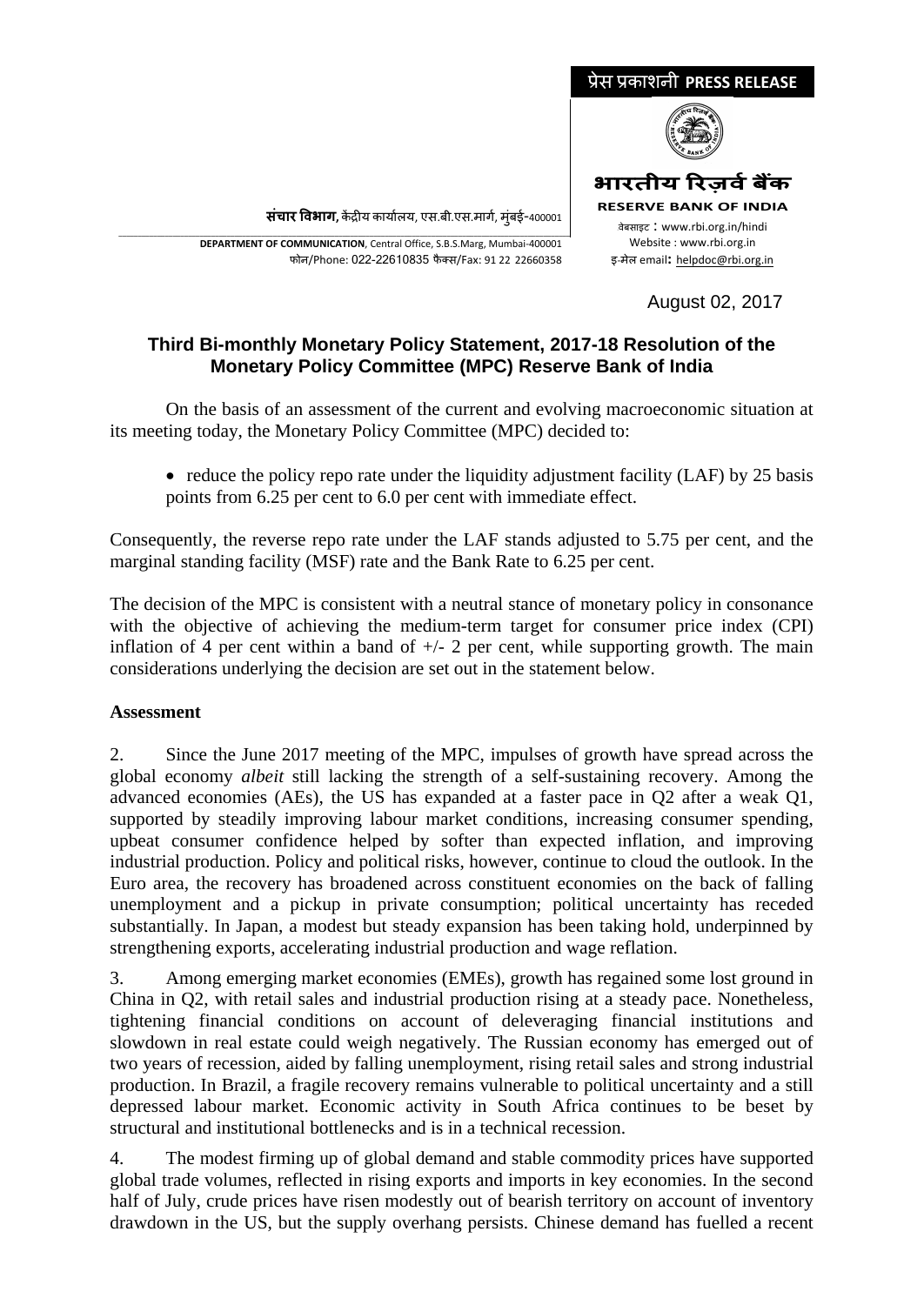rally in metal prices, particularly copper. Bullion prices fell to multi-month lows on improved risk appetite but remain vulnerable to shifts in the geopolitical environment. Notwithstanding these developments, inflation is well below target in most AEs and is subdued across most EMEs.

5. International financial markets have been resilient to political uncertainties and volatility has declined, except for sporadic reactions to hints of balance sheet adjustments by systemic central banks. Equity markets in most AEs have registered gains, with indices crossing previous highs in the US, but European markets were weighed down by Brexit talks and the strengthening euro. In EMEs, equities have gained on surging global risk appetite underpinned by improving macroeconomic fundamentals that have been pulling in capital inflows. Bond yields in major AEs have hardened on expectations of monetary policy normalisation, with German bunds reaching an intra-year high. In EMEs, the situation has remained diverse, driven by domestic factors, and fixed-income markets have been generally insulated from the bond sell-off in AEs. In the currency markets, the US dollar weakened further and fell to a multi-month low in July on weak inflation and uncertainty around the policies of the US administration. The euro, which has remained bullish, rallied further on upbeat economic data. The Japanese yen has generally eased, interspersed by bouts of appreciation on safe haven demand. EME currencies largely remained stable and have traded with an appreciating bias.

6. On the domestic front, a normal and well-distributed south-west monsoon for the second consecutive year has brightened the prospects of agricultural and allied activities and rural demand. By August 1, rainfall was 1 per cent above the long period average (LPA) and 84 per cent of the country's geographical area received excess to normal precipitation. *Kharif* sowing has progressed at a pace higher than last year's, with full-season sowing nearly complete for sugarcane, jute and soybean. The initial uncertainty surrounding sowing of pulses barring *tur* and rice in some regions has also largely dissipated. Sowing of cotton and coarse cereals has exceeded last year's levels but for oilseeds, it is lagging. Overall, these developments should help achieve the crop production targets for 2017-18 set by the Ministry of Agriculture at a higher level than the peak attained in the previous year. Meanwhile, procurement operations in respect of rice and wheat during the *rabi* marketing season have been stepped up to record levels – 36.1 million tonnes in April-June 2017 – and stocks have risen to 1.5 times the buffer norm for the quarter ending September.

7. Industrial performance has weakened in April-May 2017. This mainly reflected a broad-based loss of speed in manufacturing. Excess inventories of coal and near stagnant output of crude oil and refinery products combined to slow down mining activity. For electricity generation, deficiency of demand seems to remain a binding constraint. In terms of uses, the output of consumer non-durables accelerated and underlined the resilience of rural demand. It was overwhelmed, however, by contraction in consumer durables – indicative of still sluggish urban demand – and in capital goods, which points to continuing retrenchment of capital formation in the economy. The weakness in the capex cycle was also evident in the number of new investment announcements falling to a 12-year low in Q1, the lack of traction in the implementation of stalled projects, deceleration in the output of infrastructure goods, and the ongoing deleveraging in the corporate sector. The output of core industries was also dragged down by contraction in electricity, coal and fertiliser production in June, owing to excess inventory and tepid demand. On the positive side, natural gas recorded an uptick in production after a prolonged decline and steel output remained strong. The  $78<sup>th</sup>$  round of the Reserve Bank's industrial outlook survey (IOS) revealed a waning of optimism in Q2 about demand conditions across parameters, and especially on capacity utilisation, profit margins and employment. The manufacturing purchasing managers' index (PMI) moderated sequentially to a four-month low in June and the future output index also eased marginally. In July, the PMI declined into the contraction zone with a decrease in new orders and a deterioration in business conditions, reflecting *inter alia* the roll out of the GST; however, both new export orders and the future output index rose, reflecting optimism in the outlook.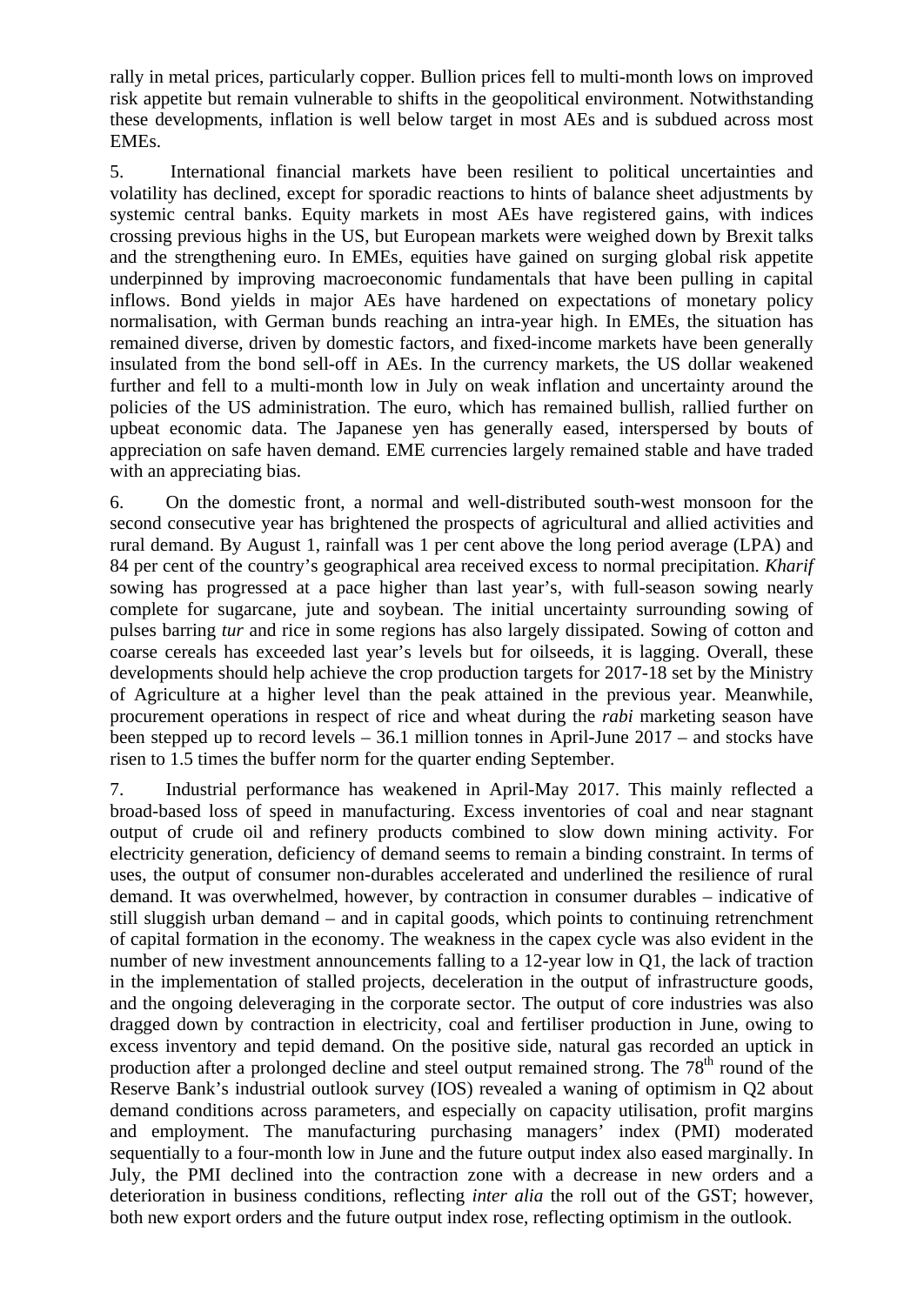8. In contrast to manufacturing, high frequency real indicators of services sector activity point to a mixed picture in Q1. In the transportation sub-sector, freight carriage by air registered a strong performance sequentially and on an annual basis. Commercial vehicle sales rose after two successive months of contraction in response to the Bharat Standard (BS)- IV emission compliance switchover. Sales of passenger cars and two-wheelers suffered temporary dislocation in June even as motorcycle sales continued to grow for the third consecutive month, reflecting the firmness of rural demand. Activity in the communication sub-sector accelerated in May on strong and sustained growth in the subscriber base of voice and data services. The hospitality sub-sector was supported by vigorous growth of foreign tourist arrivals and air passenger traffic. The acceleration in steel consumption in April-May may be a precursor to a pickup in construction activity in Q1, but cement production remains in contraction mode. The PMI for the services sector continued to remain in expansion mode in May-June on expectations of improvement in market conditions.

9. In June, retail inflation measured by year-on-year changes in the CPI plunged to its lowest reading in the series based to 2011-12. This was mainly the outcome of large favourable base effects which are slated to dissipate and reverse from August. Although month-on-month increases in the price level have been picking up since April, they were weak in relation to the typical food-price driven summer uptick. The delay in indirect tax revisions and anecdotal evidence of clearance sales across commodities could have dampened the momentum.

10. Prices of food and beverages, which went into deflation in May 2017 for the first time in the new CPI series, sank further in June as prices of pulses, vegetables, spices and eggs recorded year-on-year declines and inflation moderated across most other sub-groups. There are now visible signs, however, of the usual seasonal price spikes, even if with a delay and especially in respect of tomatoes, onions and milk.

11. Fuel inflation declined for the second month in succession as international prices of liquefied petroleum gas (LPG) fell and price increases moderated in the case of coke, and firewood and chips. Administered prices of LPG and kerosene are set to rise with the calibrated reduction in subsidy. Households appear to have discounted the recent low inflation prints; their three month ahead and one year ahead inflation expectations polled in the June 2017 round of the Reserve Bank's survey have somewhat hardened.

12. Excluding food and fuel, CPI inflation moderated for the third month in succession in June, falling to 4 per cent as price momentum moderated *inter alia* in respect of education due to delay in fee revision cycles, and also in respect of health, clothing and footwear. Inflation in transport and communication services was depressed by the pricing war in the telecommunication space. Input costs relating to both industry and farms remain benign tracking international prices. Pricing power polled in the Reserve Bank's industrial outlook survey and in manufacturing and services PMIs is still subdued.

13. Surplus liquidity conditions persisted in the system, exacerbated by front-loading of budgetary spending by the Government. There was also some moderation in the pace of increase in currency in circulation (CiC) which is typical at this time of the year – as against the increase of  $\bar{\tau}$  1.5 trillion in CiC during the first two months of 2017-18, it was  $\bar{\tau}$  436 billion and  $\bar{\tau}$  95 billon during June and July, respectively. Normally, currency returns to the banking system in these months and is reflected in a decline in CiC; consequently, the increase in CiC recorded this year reflects the sustained pace of remonetisation and the associated absorption of liquidity from the system. Surplus liquidity of  $\bar{\tau}$  1 trillion was absorbed through issuance of treasury bills (TBs) under the market stabilisation scheme (MSS) and  $\bar{\tau}$  1.3 trillion through cash management bills (CMBs) on a cumulative basis so far this financial year. Enduring surplus conditions warranted outright open market sales of  $\bar{\tau}$  100 billion each on two occasions in June and July. Another auction of an equivalent amount has been announced and will be conducted on August 10, 2017. Apart from these operations, net average absorption of liquidity under the LAF was at  $\bar{\tau}$  3.1 trillion in June and  $\bar{\tau}$  3.0 trillion in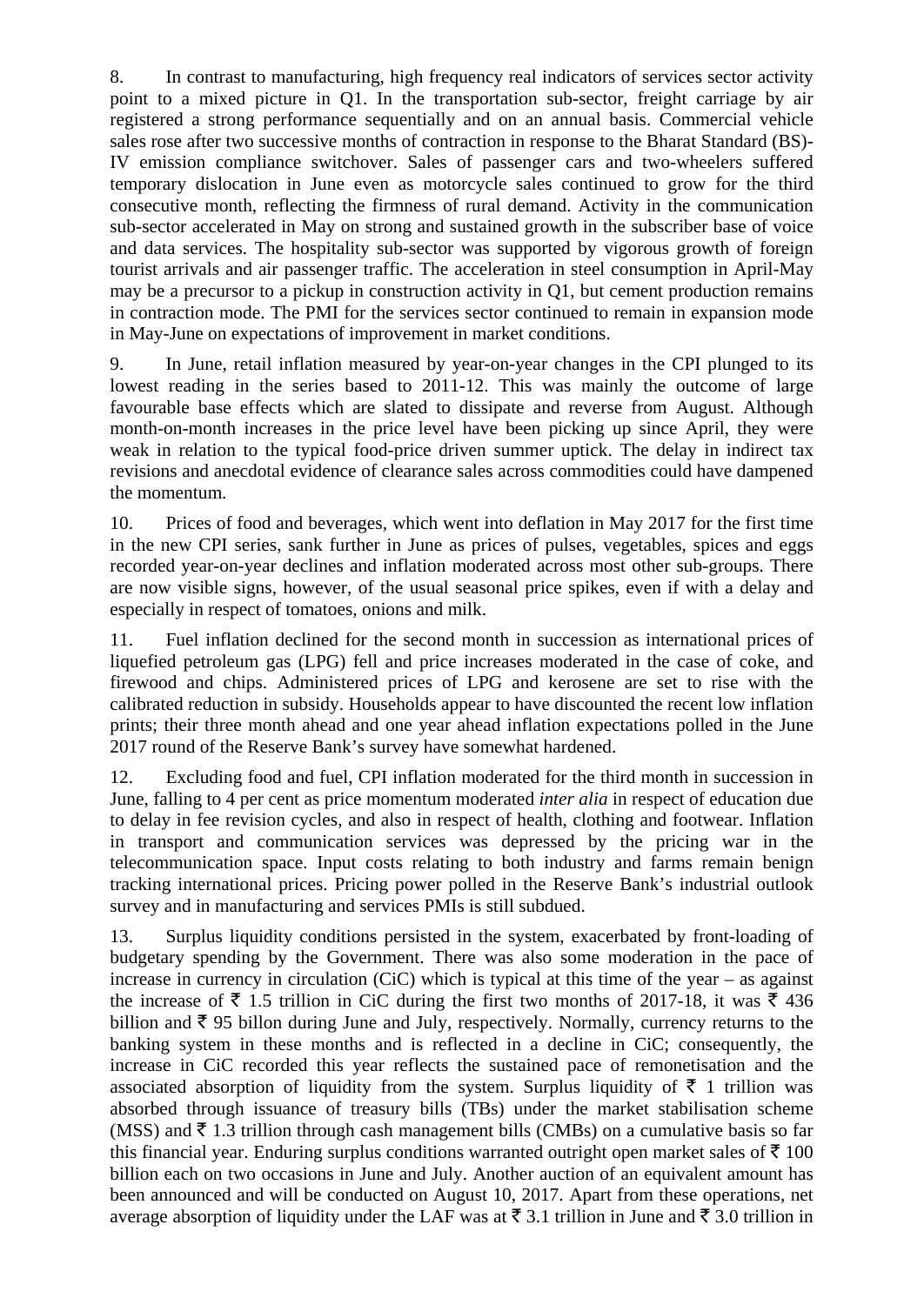July. Reflecting this active liquidity management, the weighted average call rate (WACR) firmed up and traded about 17 bps below the repo rate on average during June and July  $$ down from 29-32 basis points (bps) in March-April and 21 bps in May – within the LAF corridor.

14. Turning to the external sector, merchandise export growth weakened in May and June from the April peak as the value of shipments across commodity groups either slowed or declined. By contrast, import growth remained in double digits, primarily due to a surge in oil imports and stockpiling of gold imports ahead of the implementation of the GST. Imports of coal, electronic goods, pearls and precious stones, vegetable oils and machinery also accelerated. As import growth continued to outpace export growth, the trade deficit at US\$ 40.1 billion in Q1 was more than double its level a year ago. Net foreign direct investment doubled in April-May 2017 over its level a year ago, flowing mainly into manufacturing, retail and wholesale trade and business services. Foreign portfolio investors made net purchases of US\$ 15.2 billion in domestic debt and equity markets so far (up to July 31), remaining bullish on the outlook for the Indian economy. The level of foreign exchange reserves was US\$ 392.9 billion as on July 28, 2017.

## **Outlook**

15. The second bi-monthly statement projected quarterly average headline inflation in the range of 2.0-3.5 per cent in the first half of the year and 3.5-4.5 per cent in the second half. The actual outcome for Q1 has tracked projections. Looking ahead, as base effects fade, the evolving momentum of inflation would be determined by (a) the impact on the CPI of the implementation of house rent allowances (HRA) under the  $7<sup>th</sup>$  central pay commission (CPC); (b) the impact of the price revisions withheld ahead of the GST; and (c) the disentangling of the structural and transitory factors shaping food inflation. The inflation trajectory has been updated taking into account all these factors and incorporates the first round impact of the implementation of the HRA award by the Centre (Chart 1).

16. There are several factors contributing to uncertainty around this baseline inflation trajectory. Implementation of farm loan waivers by States may result in possible fiscal slippages and undermine the quality of public spending, entailing inflationary spillovers. Moreover, the timing of the States' implementation of the salary and allowances award is critical – it is not factored into the baseline projection in view of lack of information on their plans. If States choose to implement salary and allowance increases similar to the Centre in the current financial year, headline inflation could rise by an additional estimated 100 basis points above the baseline over 18-24 months. Also, high frequency indicators suggest that price pressures are building up in vegetables and animal proteins in the near months. There are, however, some moderating forces at work. First, the second successive normal monsoon coupled with effective supply management measures may keep food inflation under check. Second, if the general moderation of price increases in CPI excluding food and fuel continues, it will contain upside pressures on headline inflation. Third, the international commodity price outlook is fairly stable at the current juncture.

17. Business sentiment polled in the manufacturing sector reflects expectations of moderation of activity in Q2 of 2017-18 from the preceding quarter. Moreover, high levels of stress in twin balance sheets – banks and corporations – are likely to deter new investment. With the real estate sector coming under the regulatory umbrella, new project launches may involve extended gestations and, along with the anticipated consolidation in the sector, may restrain growth, with spillovers to construction and ancillary activities. Also, given the limits on raising market borrowings and taxes by States, farm loan waivers are likely to compel a cutback on capital expenditure, with adverse implications for the already damped capex cycle. At the same time, upsides to the baseline projections emanate from the rising probability of another good *kharif* harvest, the boost to rural demand from the higher budgetary allocation to housing in rural areas, the significant step-up in the budgetary allocation for roads and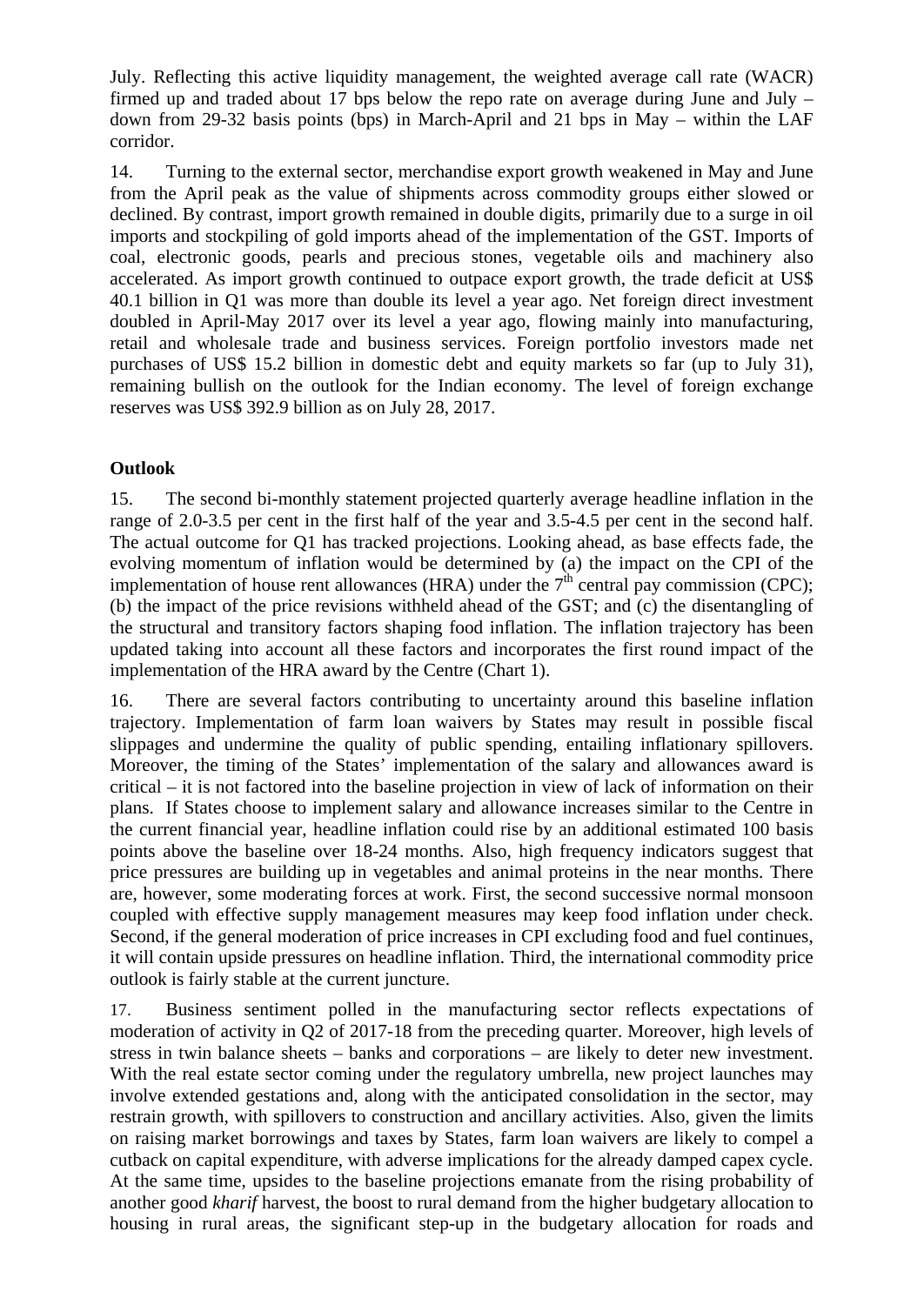bridges, and the growth-enhancing effects of the GST, *viz*., the shifting of trade from unorganised to organised segments; the reduction of tax cascades; cost, efficiency and competitiveness gains; and synergies in domestic supply chains. In turn, these virtuous forces may spur investment. External demand conditions are gradually improving and should support the domestic economy, although global political risks remain significant. Keeping in view these factors, the projection of real GVA growth for 2017-18 has been retained at the June 2017 projection of 7.3 per cent, with risks evenly balanced (Chart 2).



18. The MPC observed that while inflation has fallen to a historic low, a conclusive segregation of transitory and structural factors driving the disinflation is still elusive. In respect of inflation-sensitive vegetables, prices are recording spikes. Excess supply conditions continue to push down prices of pulses and keep those of cereals in check. The MPC will continue monitoring movements in inflation to ascertain if recent soft readings are transient or if a more durable disinflation is underway. In its assessment of real activity, the MPC noted that while the outlook for agriculture appears robust, underlying growth impulses in industry and services are weakening, given corporate deleveraging and the retrenchment of investment demand.

19. The MPC noted that some of the upside risks to inflation have either reduced or not materialised - (i) the baseline path of headline inflation excluding the HRA impact has fallen below the projection made in June to a little above 4 per cent by Q4; (ii) inflation excluding food and fuel has fallen significantly over the past three months; and, (iii) the roll-out of the GST has been smooth and the monsoon normal. Consequently, some space has opened up for monetary policy accommodation, given the dynamics of the output gap. Accordingly, the MPC decided to reduce the policy repo rate by 25 basis points. Noting, however, that the trajectory of inflation in the baseline projection is expected to rise from current lows, the MPC decided to keep the policy stance neutral and to watch incoming data. The MPC remains focused on its commitment to keeping headline inflation close to 4 per cent on a durable basis.

20. On the state of the economy, the MPC is of the view that there is an urgent need to reinvigorate private investment, remove infrastructure bottlenecks and provide a major thrust to the *Pradhan Mantri Awas Yojana* for housing needs of all. This hinges on speedier clearance of projects by the States. On their part, the Government and the Reserve Bank are working in close coordination to resolve large stressed corporate borrowers and recapitalise public sector banks within the fiscal deficit target. These efforts should help restart credit flows to the productive sectors as demand revives.